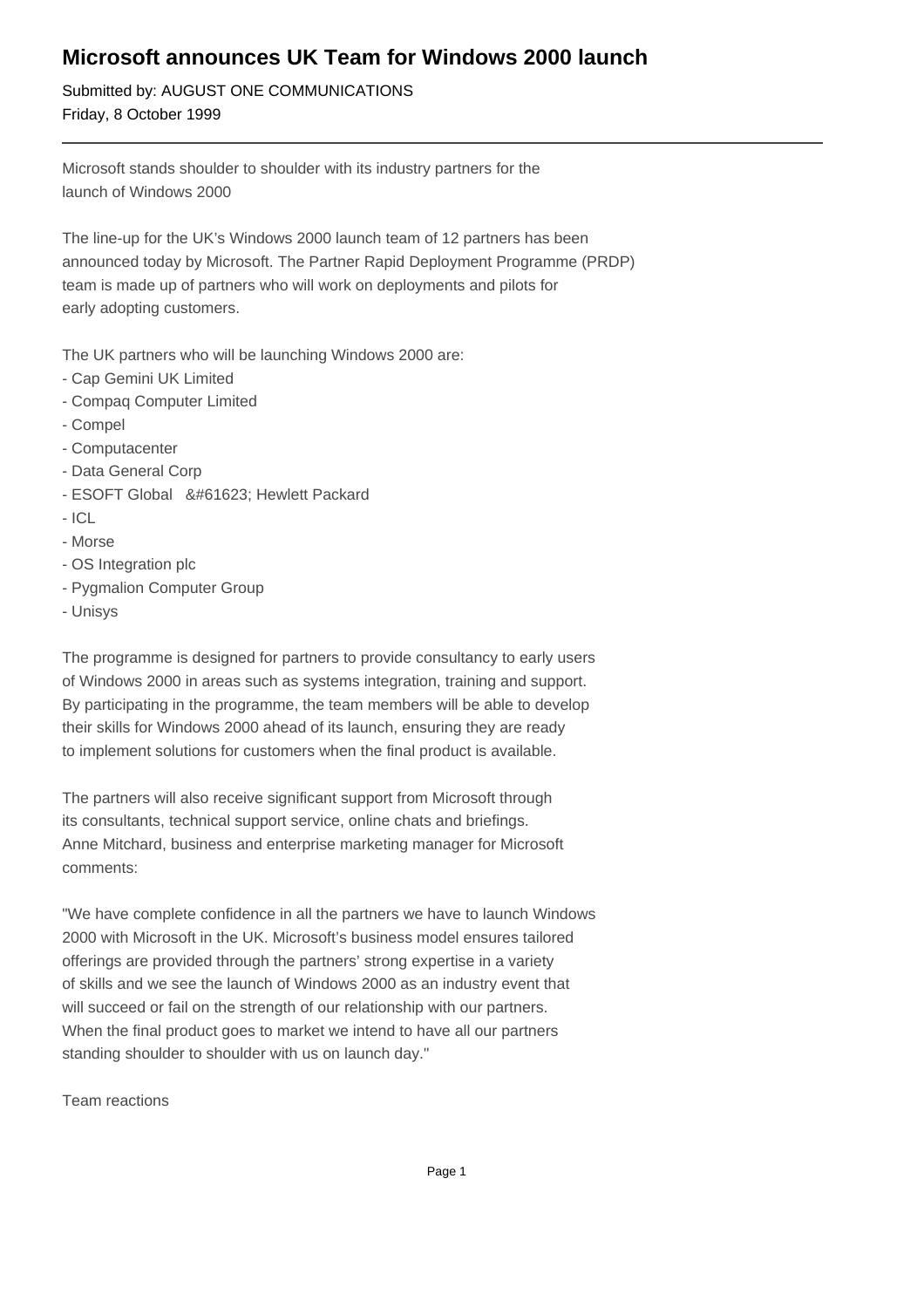### Jim Proctor of Cap Gemini says:

"In the E-Commerce world users and tasks will require complex capabilities and functionality. Windows 2000 is a fundamental foundation for Cap Gemini to deliver innovative E-Business solutions to the new business world"

### Mark Yates of Compaq says:

"As a provider of professional services to the Enterprise it is important for Compaq to work with Microsoft and benefit from our alliance, and be a member of the Partner Deployment Programme for Windows 2000. There is a mutual advantage to be gained by Compaq, Microsoft, Partners and enterprise customers. This advantage is obtained from the collective knowledge and experience of the PRDP partners, applied to each company that migrates to the enterprise operating system environment provided by Windows 2000."

#### Peter McCartney of Compel says:

"We know many of our customers are already very interested in knowing more about Windows 2000 and some will be rolling out Windows 2000 as soon as possible. It was important to both us and our customers that Compel took part in the PRDP programme to ensure our customers were first in line to receive the latest information and highest level of support from Compel in adopting Windows 2000. Over the last twelve months we have invested heavily in extensive training for every consultant within our consultancy group which allow us to deliver high-productivity Windows 2000 business solutions that have the lowest cost of ownership."

# Mike Davies of Computacenter says:

"Computacenter is delighted to be chosen by Microsoft as a PRDP partner; we believe it is a natural extension to our Alliance with Microsoft and illustrates our continued investment around the Microsoft platform. In terms of its impact on our customers, Windows 2000 represents one of the most important technical developments for many years. As a PRDP partner we will be at the forefront of the Windows 2000 revolution allowing us to bring the benefits of Windows 2000 to our customers early. Early design and deployment by our customers will mean they can quickly start reaping the benefits of Microsoft's enterprise class computing infrastructure."

# Ali Shirnia, Data General says

"The launch of SQL Server 7.0 last year enabled our customers to deploy core business applications on Microsoft Windows NT and SQL Server. These applications would further benefit from the additional scalability and reliability features built into Windows 2000. We have partnered with Microsoft to build our combined consulting and professional services, solutions design and customer services skills in Windows 2000 to help our customers deploy their 24 x 7, mission-critical applications as rapidly as possible."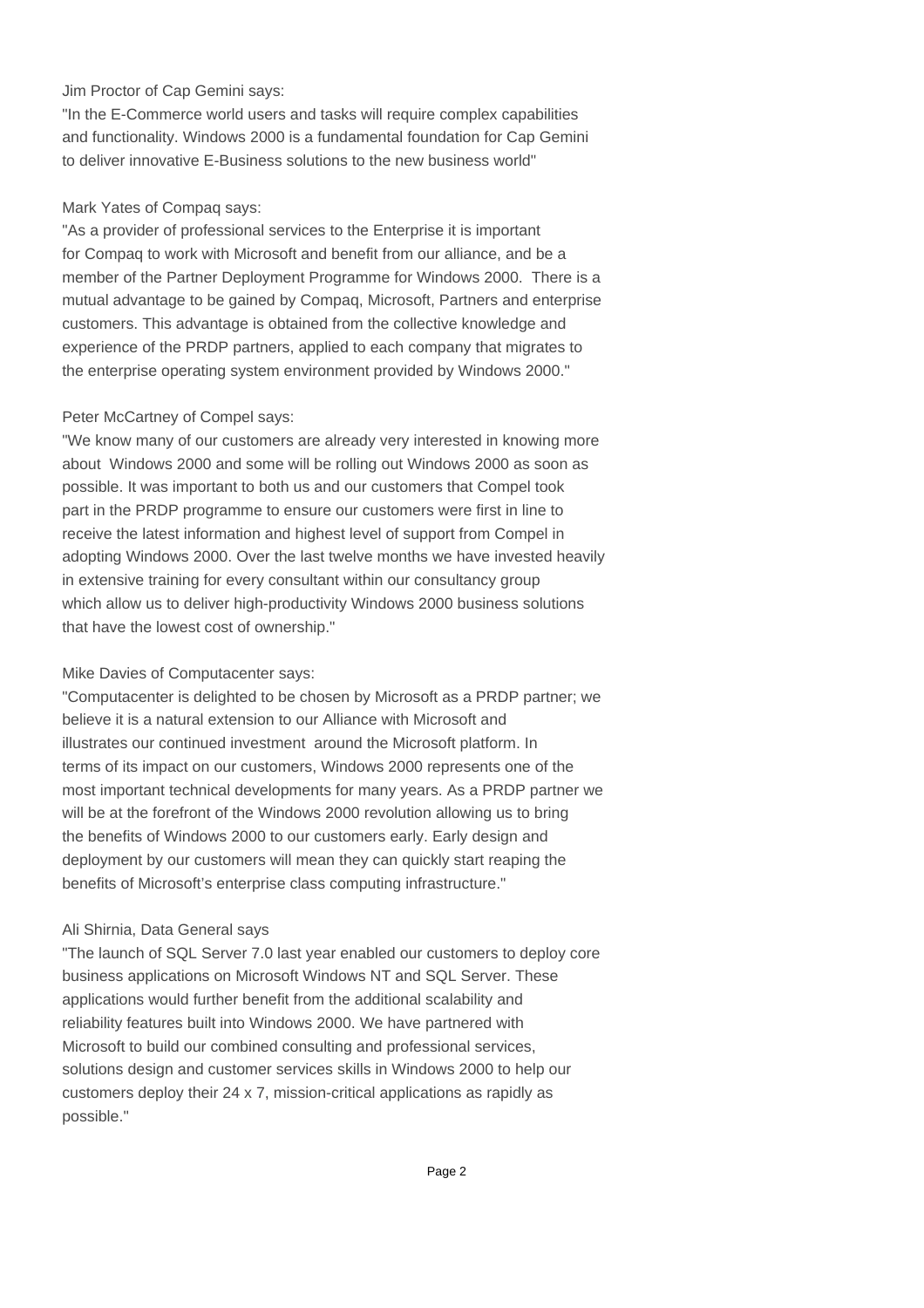# David Sidwell of ESOFT Global says:

"ESOFT Global has developed Windows 2000 Cell Technology. It enables existing applications to be delivered to specific groups of users of Windows 2000 quickly and easily, but under measurable, controlled conditions to enable the collection of accurate cost and benefit information. The technical skills developed, and experienced gained by our consultancy division have made ESOFT Global a natural choice as one of Microsoft's Key Partners in the delivery and management of early Windows 2000 pilots."

# Graham Stewart of Hewlett Packard says:

"Windows 2000 is the technology that will take commodity computing to the Datacenter. Windows 2000 delivers significant benefits to customers deploying Mission Critical Infrastructures through superior scalability, reliability and manageability. Pivotal to Windows 2000 success in the Datacenter will be datacenter disciplines, processes, and skills.

"HP is an acknowledged leader in Mission Critical Computing with Proven Intel Server technology, effective processes, and high quality support and consulting capability. Being a Microsoft PRDP Partner allows HP's newly formed Microsoft Services Organisation to quickly build a high level of Windows 2000 knowledge and expertise. The MSO will provide a range of services to enable customers to gain early skills and experience of using Windows 2000 in the fastest and most economic way."

# Paul Lynch of ICL says:

"Windows 2000 is the future of enterprise computing. It is crucial that ICL, as a leading IT services company, has early and detailed experience in deploying the technology for the benefit of our customers. Participation in the Partner Rapid Deployment Programme builds on our substantial experience with Windows 2000 and ensures our customers will get early benefit from this powerful new product."

# Mark Byatt of Morse Group, says:

"Morse has many years' experience of building secure, robust enterprise computing infrastructures. We have worked closely with companies like Compaq, IBM and Hewlett-Packard to deliver Windows NT solutions in the past, and Windows 2000 represents a major step forward in this technology. We have a dedicated consulting team working on server-centric (thin client) computing, and are particularly excited by Windows 2000's built-in support for such projects. We plan to provide Windows 2000 proof-of-concept facilities for our customers at our Enterprise Computing Centres throughout Europe."

Juliet Camp of OS Integration says: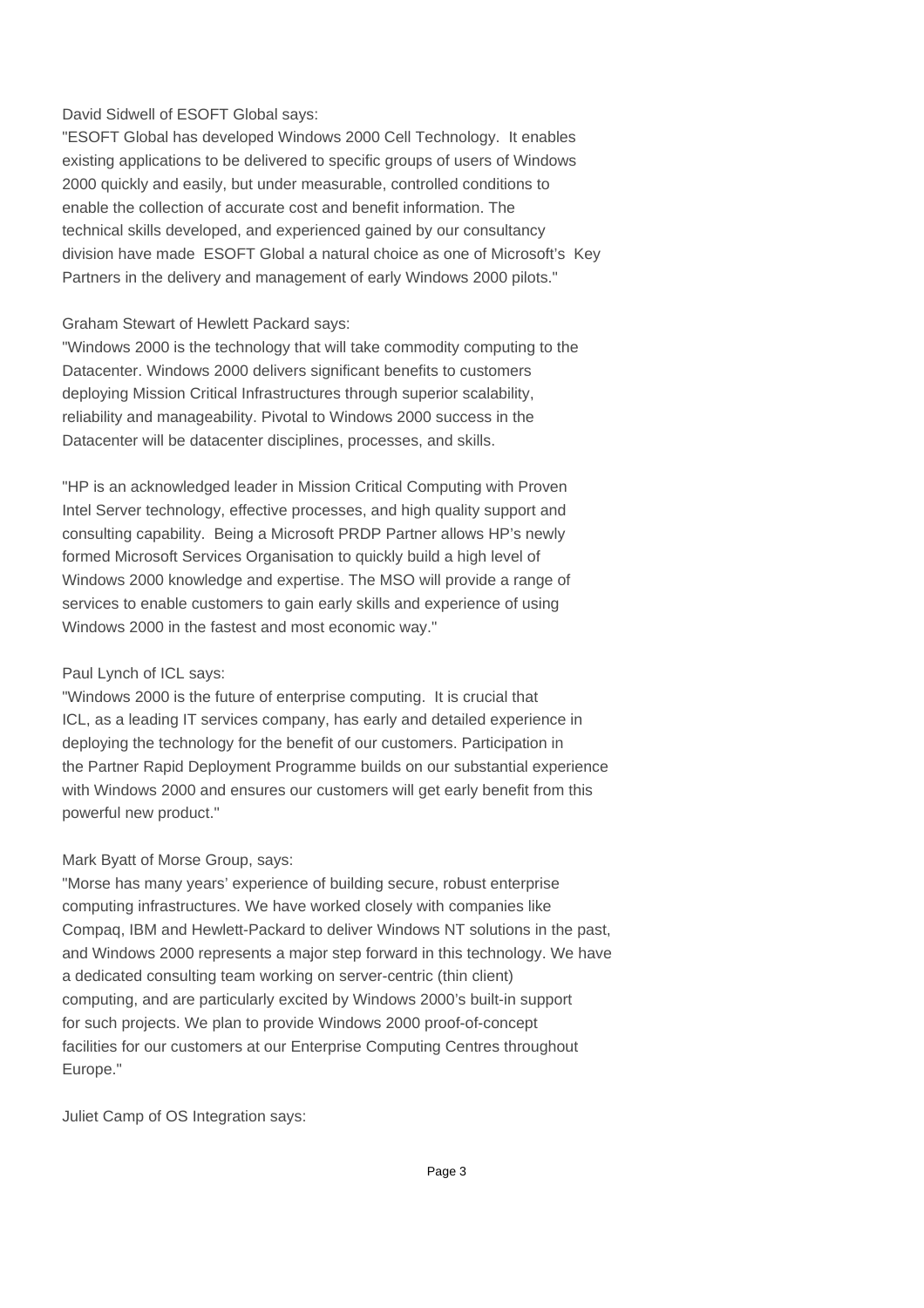"It's about competitive advantage for our customers. We are one of few Microsoft skilled consultancies with an existing and broad experience in Directory Services. This, combined with our early access to Windows 2000 means our customer development and implementation teams can leverage the product to build better global, enterprise-scale e-business and knowledge management oriented solutions for our customers. We can begin work with our customers the moment Windows 2000 is released and be quick to deliver. Being early to implement, our customers will gain over their competitors."

# Aine McGuire of Pygmalion Consulting Services says:

"A large number of our customers are telling us that they see many benefits in moving to the Windows 2000 platform and 90% of these are advising us that Windows 2000 is in their short - medium term plans. The Pygmalion Consulting Services division wanted to be part of the programme as it is it is important for us to be there to assist our customers with early 'limited implementation' programmes, that are a natural precursor to a full blown implementation. Our consultants have put together a range of 'packaged service offerings' that will help customers easily identify the various steps involved in the deployment process. In addition Pygmalion is offering specialist expertise in the powerful security features of W2K based on PKI (Public Key Infrastructure) and & smart-card technologies. A range of seminars and demonstrations will be available.

"Undoubtedly our customers will gain competitive advantage by deploying early, and ensuring that important business applications are ready and tested on Windows 2000. Customers will get the benefit of working with a Microsoft Partner that has spent 12 months skilling and preparing for this product. In addition they will also get the support of the Microsoft Consulting Services division that in turn is giving direct support to the 12 Rapid Deployment Partners that were appointed to the programme."

# - end -

Founded in 1975, Microsoft (NASDAQ "MSFT") is the worldwide leader in software for personal computers. The company offers a wide range of products and services for business and personal use, each designed with the mission of making it easier and more enjoyable for people to take advantage of the full power of personal computing every day.

#### #########

Microsoft and Windows are either registered trademarks or trademarks of Microsoft Corp. in the United States and/or other countries.

For customer product enquiries please advise readers to contact Microsoft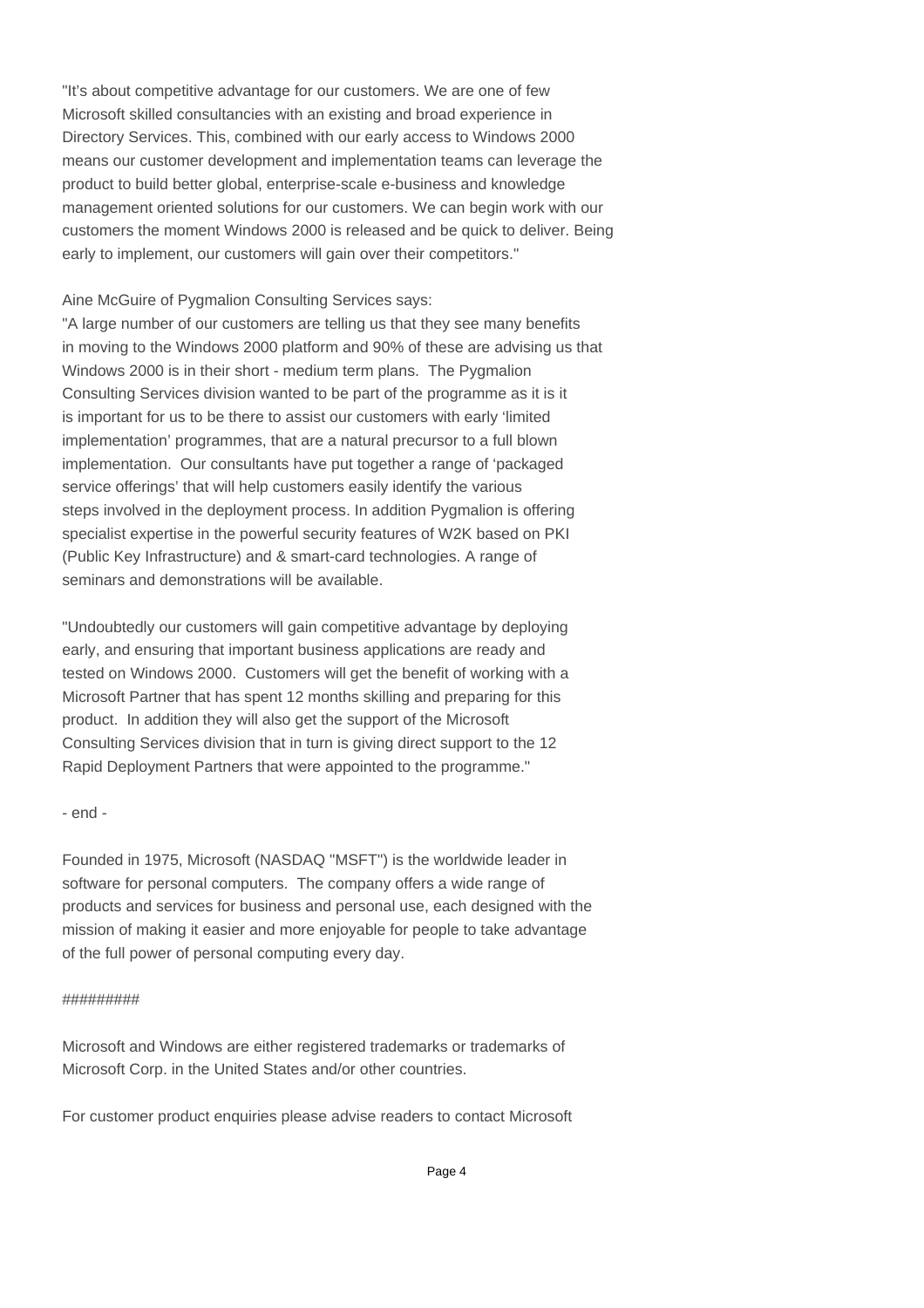Connection on 0345 00 2000.

For further press information, please contact:

Microsoft Microsoft Press Office AUGUST.ONE COMMUNICATIONS Tel: 0181 242 4242 mspressoffice@text100.co.uk

Cap Gemini UK plc Jim Procter Cap Gemini UK plc 0870 904 5832 jim.procter@capgemini.co.uk

Compaq Computer Limited Hilda Herterich Firefly Communications 0207 386 1532 hilda.herterich@firefly.co.uk

Compel Peter McCartney Compel 07971 007067 peter.mccartney@compel.co.uk

**Computacenter** Louise Lawson **Computacenter** 0171 593 4157 louise.lawson@computacenter.com

Data General Corp Simon Sharwood Grant Butler Coomber 0181 322 1922 simons@gbc.co.uk

ESOFT Global David Sidwell or Claire Pitman or Dionne Barlow or David Angwin ESOFT Global 01865 386900